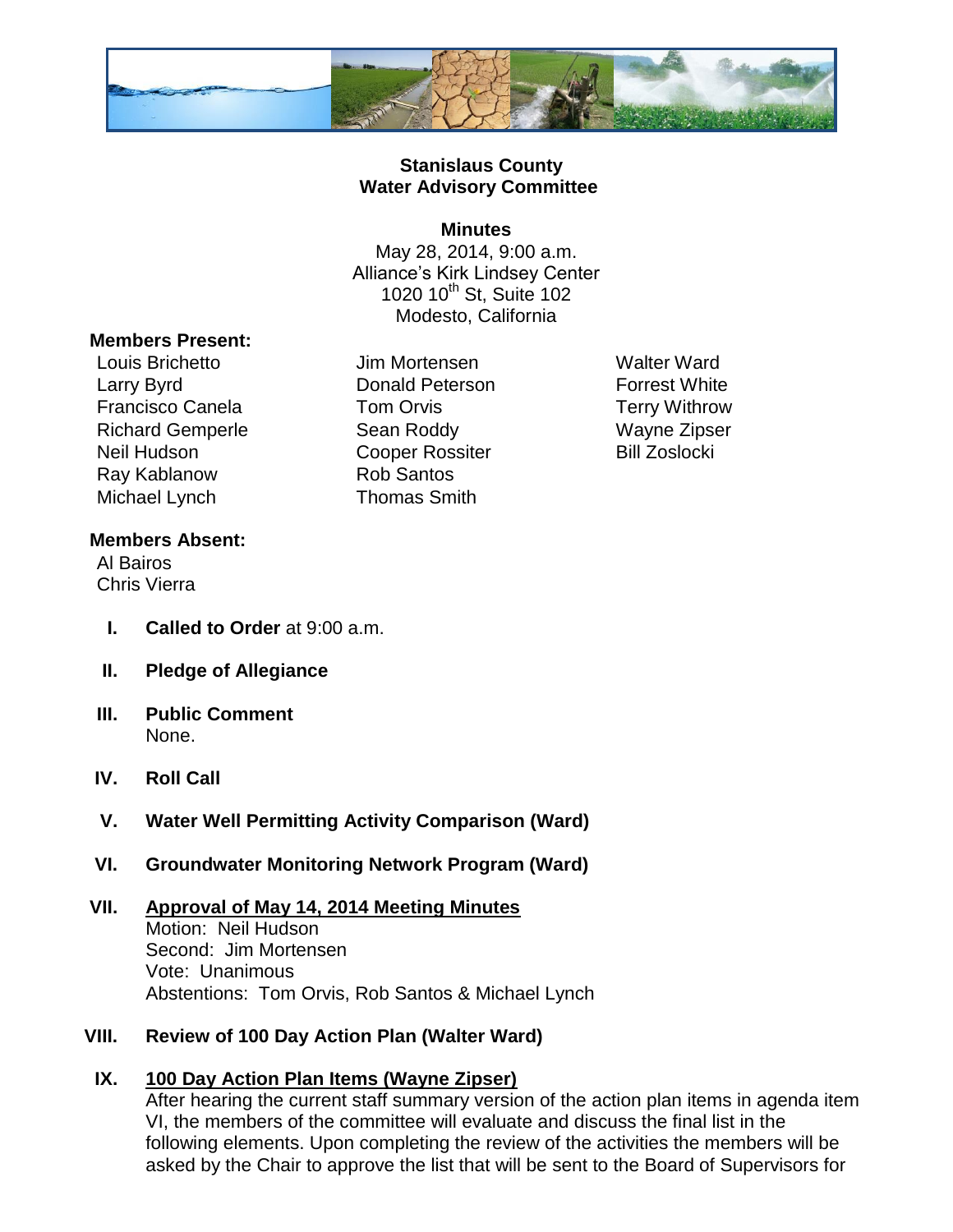their consideration. The recommendation will also include a tentative time schedule for implementation of the approved activities.

- a. Recommendations Motion: Rob Santos Second: Donald Petersen Vote: Unanimous
- b. Governance Elements Motion: Larry Byrd Second: Tom Orvis Vote: Unanimous

Amendment G-1 Revise the verbiage on G-1 to read: Participate in the development and adoption of a Groundwater Management Plan (GMP) for Stanislaus County. Motion: Thomas Smith Second: Cooper Rossiter Vote: 15 ayes; 2 nays

Amendment G-2a Split the cost evenly between FY2014/15 and FY2017/18. Motion: Bill Zoslocki Second: Neil Hudson Vote: 15 ayes; 2 nays

Amendment G-2b Revise the verbiage on G-2 to read: Adopt General Plan (cities and County) changes to protect groundwater recharge areas and to manage *or mitigate* land use that has an impact on groundwater use and quality. Motion: Bill Zoslocki Second: Neil Hudson Vote: 15 ayes; 2 nays

c. Enforcement Elements Motion: Donald Petersen Second: Michael Lynch Vote: Unanimous

> Amendment E-2 Revise the verbiage on E-2 to read: Establish agreed upon *groundwater management* mechanisms to *sustainably* manage the groundwater *resource*. Motion: Thomas Smith Second: Louis Brichetto Vote: 11 Ayes; 6 nays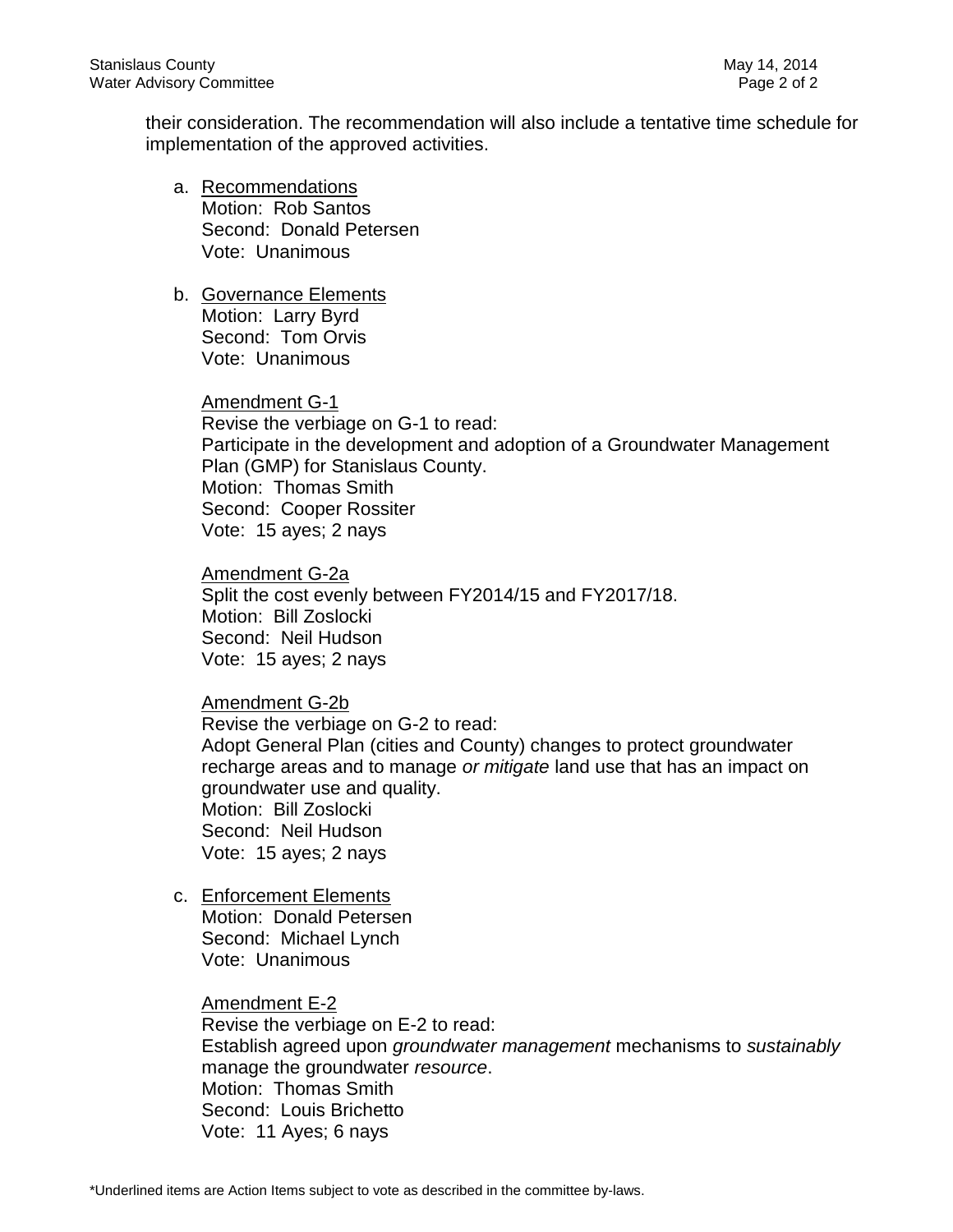- d. Funding Elements Motion: Rob Santos Second: Neil Hudson Vote: Unanimous
- e. Thresholds Elements Motion: Forrest White Second: Jim Mortensen Vote: Unanimous

Amendment T-2 Link item F-1 to T-2 Motion: Rob Santos Second: Larry Byrd Vote: Unanimous

## f. Monitoring Elements

Motion: Thomas Smith Second: Ray Kablanow Vote: Unanimous

Amendment M-5a Replace the word "monitor" with "measure" and the word "pumping" with "usage." Motion: Rob Santos Second: Francisco Canela Vote: Unanimous

Amendment M-5b Remove the phrase from M-5: "Square mile area or other" Motion: Louis Brichetto Second: Thomas Smith Vote: Unanimous

#### Add item M-6:

Develop a Groundwater Data Policy that establishes methodologies to receive data from private parties and to respond to data requests that ensures the confidentiality of the data submitted and maintained. Motion: Thomas Smith Second: Louis Brichetto Vote: Unanimous

Approach members' respective agencies for funding proposals and give reports at the next WAC meeting. Motion: Michael Lynch Second: Neil Hudson Vote: Unanimous